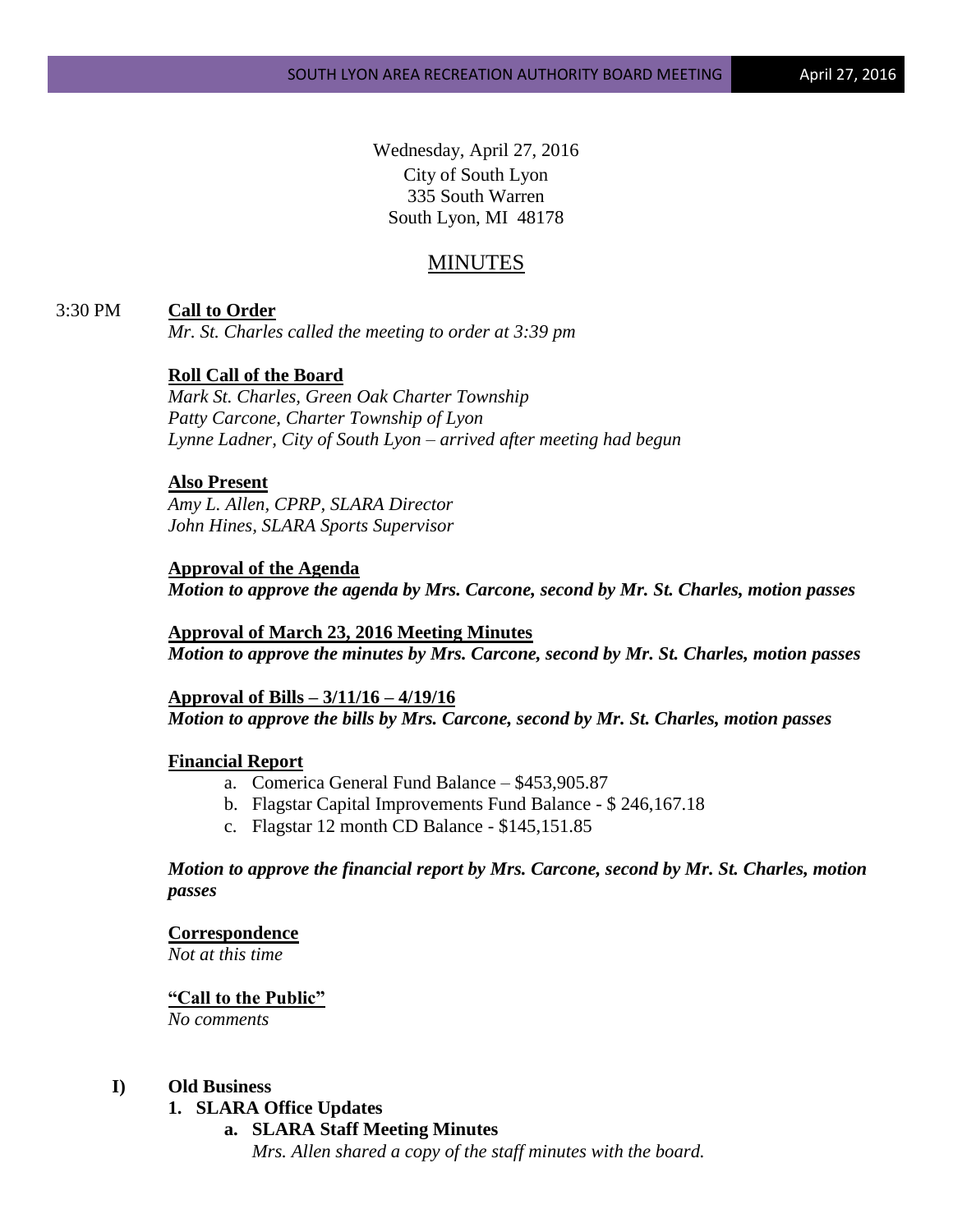# **b. Summer Camp Update**

*Mrs. Allen shared with the board that summer camp registration is coming in quickly. Each day can accommodate 42 campers and all weeks as of today have 20-30 campers registered. This is by far the most registrations and earliest they have come in for camp in the programs history!*

# **c. Youth Soccer & Volleyball Registration updates**

*Mrs. Allen let the board know that youth soccer numbers are up from last year. Both Mr. Hines and Mrs. Allen visited the program last week to ensure things were running smoothly. Volleyball registration took a dip this year, however Mr. Hines did offer a new AAU team and after taking those participants into account the numbers are very similar to last year.* 

### **2. Member Updates**

*Lyon Township – the building department received the South Lyon Chamber of Commerce Organization of the Year award at the Awards Luncheon today. The entire department attended the luncheon to celebrate.* 

*South Lyon – There is a Volunteer Park stakeholders meeting tonight at 6:30 at Millennium Middle School in the Media Center. Ms. Ladner has offered the Economic Development Director position to a candidate and expects to hear back today. Right now South Lyon is*  working on the budget. Ms. Ladner attended the Chamber Awards Luncheon to present to *scholarships to area students.*

*Green Oak – The SELCRA Director has resigned. The job has been posted. Looking for someone with lots of Parks and Recreation experience willing to help rebuild the program. Brighton and Green Oak townships still want to keep SELCRA running. SELCRA, Brighton Schools and Legacy will all be providing recreation to the Green Oak community. Green Oak is looking at possibly utilizing Hamburg Township soccer fields and are also talking to HCMA about a possible partnership.*

#### **II) New Business**

# **1. Winter Basketball Evaluation**

*Mr. Hines presented information in regards to an evaluation that was done for the 2016 Winter Youth Basketball league. Lots of great feedback came in and Mr. Hines plans to sift thru all this information and make necessary adjustments to the program going forward.*

# **2. Youth Sports Teams Formation – Survey Results**

*Mr. Hines shared with the board the results of a survey done to parents of basketball players in the SLARA league in regards to utilizing a drafting process to create teams or continuing to accept requests for placement. Currently the SLARA does allow parents to make requests for ride share purposes or conflicts with other activities.* 

*The survey results show that a majority of parents would like the SLARA to continue to accept requests to make scheduling easier for parents. Feedback was collected from parents about how to possibly make the system fair for the majority of participants. Some things that Mr. Hines will continue to investigate include possibly accepting requests only for the younger teams, breaking groups down to even smaller grade and/or age ranges and also look at possibly scheduling specific days of the week for practices for specific grades so parents would know ahead of time what nights they may practice. These are just a few of things we will continue to monitor.*